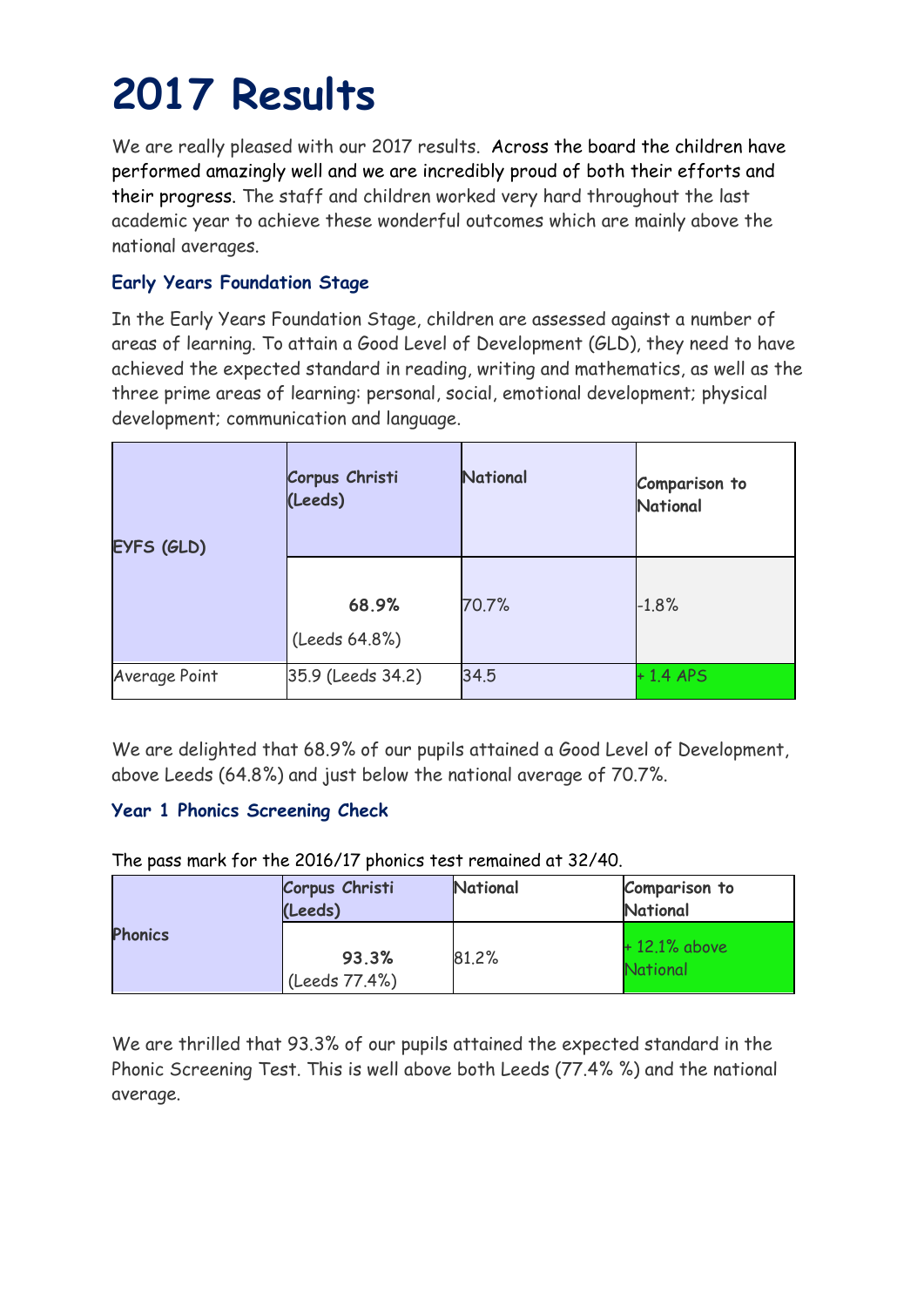### **Key Stage 1**

Children are now either assessed as working towards the expected standard, meeting the expected standard or working at greater depth.

| <b>KS1 at Expected</b><br>(EXS) or better | Corpus Christi<br>(Leeds) | National 2017 | Comparison to<br><b>National</b> |
|-------------------------------------------|---------------------------|---------------|----------------------------------|
| Reading                                   | 82.2%<br>(Leeds 68.2%)    | 75.6%         | $+6.6%$ above                    |
| Writing                                   | 75.6%<br>(Leeds 58.5%)    | 68.2%         | +7.4% above                      |
| <b>Maths</b>                              | 82.2%<br>(Leeds 67.7%)    | 75.1%         | $+7.1\%$ above                   |
| Combined (RWM)                            | 71.1%<br>(Leeds 53.9%)    | 63.7%         | $+7.4%$ above                    |

| <b>KS1 at Greater</b><br>Depth (GDS) | Corpus Christi<br>(Leeds) | National 2017 | Comparison to<br>National |
|--------------------------------------|---------------------------|---------------|---------------------------|
| Reading                              | 28.9% (Leeds 19.4%)       | 25.2%         | $+3.7%$ above             |
| <b>Writing</b>                       | 20% (Leeds 10.9%)         | 15.6%         | $+4.4%$ above             |
| <b>Maths</b>                         | 28.9% (Leeds 16.1%)       | 20.5%         | $+8.4%$ above             |
| Combined (RWM)                       | 8.9% (Leeds 7.3%)         | 11%           | $-2.1%$                   |

### **KS1 Headlines**

We have exceeded Leeds and national results at both expected standard and greater depth in all subjects, except in Reading, Writing and Mathematics combined at greater depth where we are below (-2.1%).

### **Reading**

**+** The percentage of children working at or above in Reading has increased by 4.2%.

**+** There has been an 8.9% increase in the number of children achieving greater depth in Reading.

### **Writing**

**+** The percentage of children working at or above expected in Writing has increased by 4.6%.

**+** There has been a 4.4% increase in the number of children achieving greater depth in Writing.

### **Mathematics**

= The percentage of children working at or above in Mathematics has increased by 0.2% (+7.1% above the national average)

**+** The number of children working at greater depth in Mathematics has increased by 11.1%.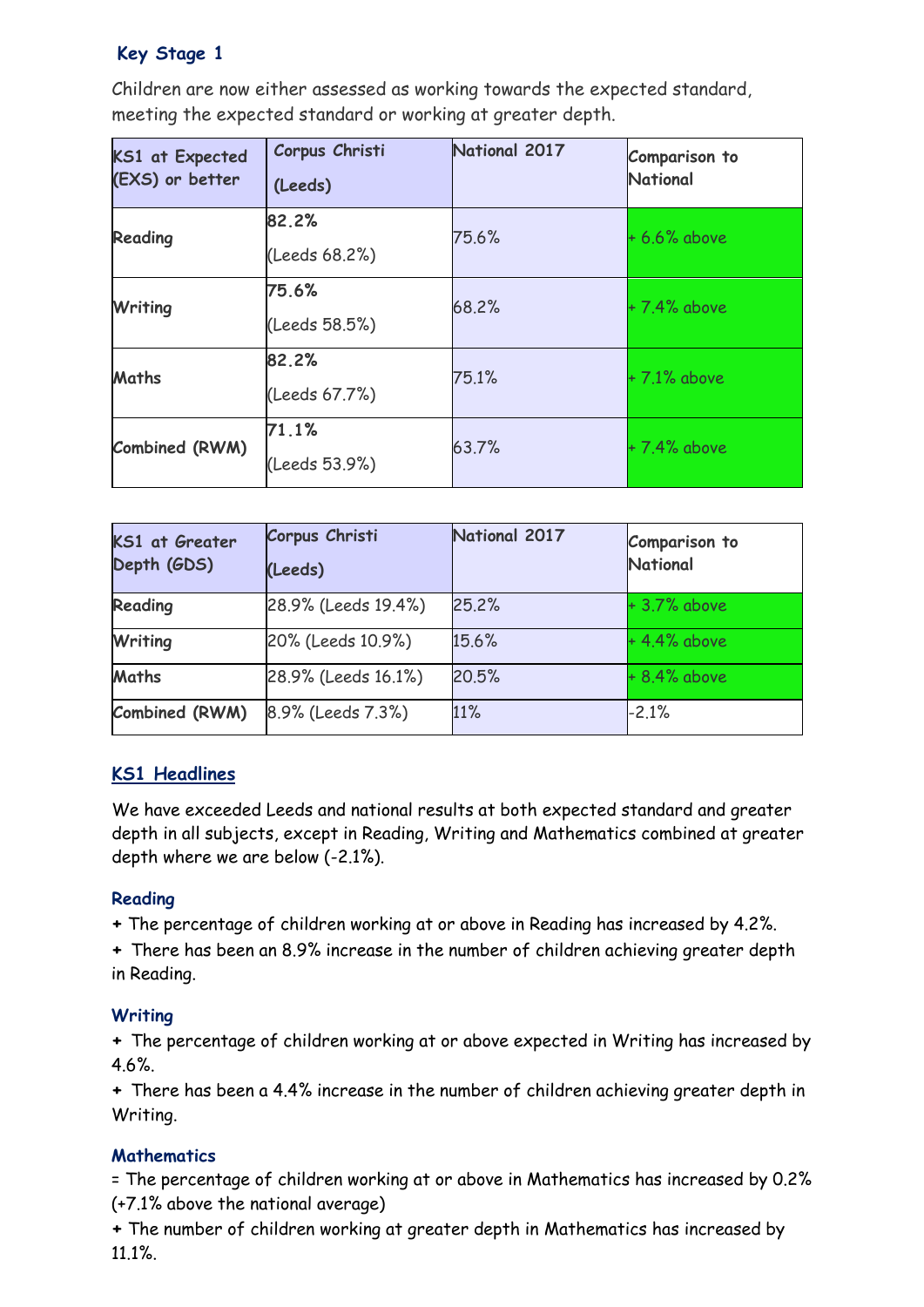## **Key Stage 2**

| KS2 at Expected Corpus Christi<br>(EXS) or better | (Leeds)              | National 2017<br>(Provisional) | Comparison to<br><b>National</b> | Progress                                                                                                  |
|---------------------------------------------------|----------------------|--------------------------------|----------------------------------|-----------------------------------------------------------------------------------------------------------|
| <b>EGPS</b>                                       | 96%<br>(Leeds 73.7%) | 76.9%                          | $+19.1\%$ above                  |                                                                                                           |
| Reading                                           | 92%<br>(Leeds 66.4%) | 71.5%                          | +20.5% above                     | $+4.44$<br>Our Key Stage 2<br>Reading results put<br>us in the top 10%<br>in the country for<br>progress. |
| Writing                                           | 86%<br>(Leeds 69.4%) | 76.3%                          | $+9.7%$ above                    | $+1.05$                                                                                                   |
| Maths                                             | 90%<br>(Leeds 70.5%) | 74.9%                          | $+15.1\%$ above                  | $+2.24$<br>Our Key Stage 2<br>Maths results put<br>us in the top 20%<br>in the country for<br>progress.   |
| Combined<br>R/W/M                                 | 86%<br>(Leeds 55.1%) | 61.1%                          | +24.9% above                     |                                                                                                           |

| <b>KS2 at Greater</b><br>Depth (GDS) | Corpus Christi       | National 2017 | Comparison to<br>National |
|--------------------------------------|----------------------|---------------|---------------------------|
| <b>EGPS</b>                          | 58%<br>(Leeds 27.7%) | 30.8%         | + 27.2% above             |
| Reading                              | 46%<br>(Leeds 21.9%) | 24.4%         | + 21.6% above             |
| Writing                              | 24%<br>(Leeds 12.9%) | 17.7%         | $+6.3%$ above             |
| <b>Maths</b>                         | 20%<br>(Leeds 20.2%) | 22.5%         | $-2.5%$ below             |
| Combined                             | 12%<br>(Leeds 6.6%)  | 8.6%          | $+3.4\%$ above            |